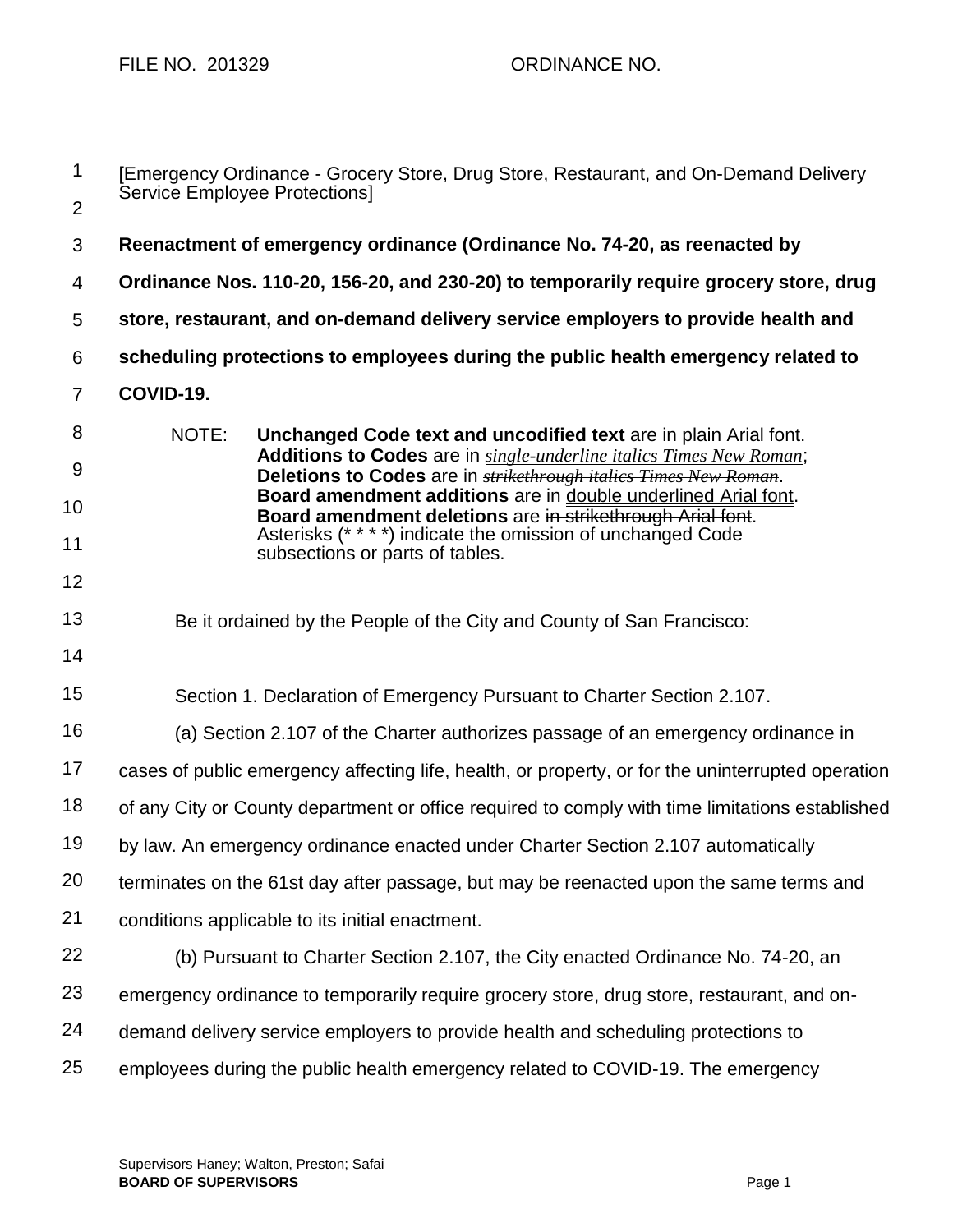1 2 3 4 5 6 7 8 9 10 11 12 13 14 15 16 17 18 ordinance became effective when enacted, on May 1, 2020. On July 10, 2020, Ordinance No. 110-20 reenacted Ordinance No. 74-20; on August 28, 2020, Ordinance No. 156-20 again reenacted Ordinance No. 74-20, as reenacted; and on November 13, 2020, Ordinance No. 230-20 again reenacted Ordinance No. 74-20, as reenacted. Ordinance No. 74-20, as reenacted, will terminate automatically on January 12, 2021, unless again reenacted. (c) The Board of Supervisors hereby finds that the findings declared in Sections 1 and 2 of Ordinance No. 74-20 and reaffirmed in Ordinance No. 110-20, Ordinance No. 156-20, and Ordinance No. 230-20 remain valid and compelling, and declares further that an actual emergency continues to exist that requires the reenactment of Ordinance No. 74-20 to reduce the likelihood of COVID-19 infection among employees of grocery stores, drug stores, restaurants, and on-demand delivery services and the members of the public with whom they interact. Section 2. Reenactment of Emergency Ordinance. Consistent with Charter Section 2.107, this emergency ordinance reenacts for an additional 60 days the emergency ordinance temporarily requiring grocery store, drug store, restaurant, and on-demand delivery service employers to provide health and scheduling protections to employees during the public health emergency related to COVID-19 (Ordinance

19 20 No. 74-20, as reenacted by Ordinance No. 110-20, Ordinance No. 156-20, and Ordinance No. 230-20).

21

22 Section 3. Effective Date; Expiration.

23 (a) If enacted prior to the expiration of Ordinance No. 230-20, which reenacted

24 Ordinance No. 74-20, this reenacted emergency ordinance shall become effective

25 immediately upon the date of expiration of Ordinance No. 230-20, and shall itself expire on the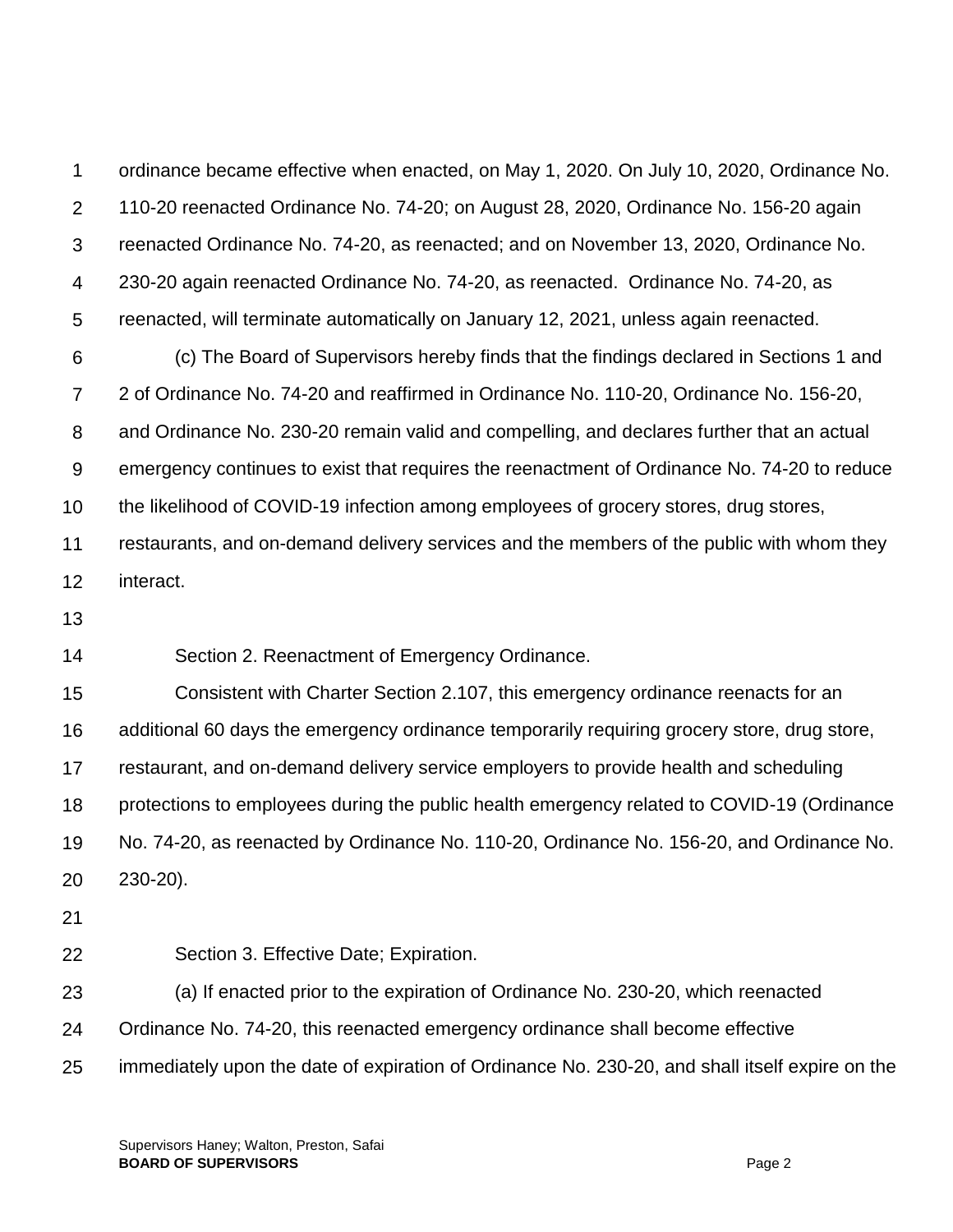61st day following its effective date unless reenacted as provided by Charter Section 2.107, or upon the termination of the Public Health Emergency, whichever occurs first.

 (b) If enacted after the expiration of Ordinance No. 230-20, this reenacted emergency ordinance shall become effective immediately upon enactment, shall have operative effect retroactively to the date that Ordinance No. 230-20 expired, and shall expire on the 61st day following the date that Ordinance No. 230-20, expired, unless reenacted as provided by Charter Section 2.107.

 Section 4. Directions to Clerk.

 The Clerk of the Board of Supervisors is hereby directed to place a copy of this reenacted emergency ordinance in File No. 200360 for Ordinance No. 74-20, File No. 200609 for Ordinance No. 110-20, File No. 200912 for Ordinance No. 156-20, and File No. 201054 for Ordinance No. 230-20 and to make a notation cross-referencing this emergency ordinance where Ordinance No. 74-20, Ordinance No. 110-20, Ordinance No. 156-20, and Ordinance No. 230-20 appear on the Board of Supervisors website as legislation passed.

- 
- 
- 
- 
- 
- 
- 
- 
- 
- 
- 
-